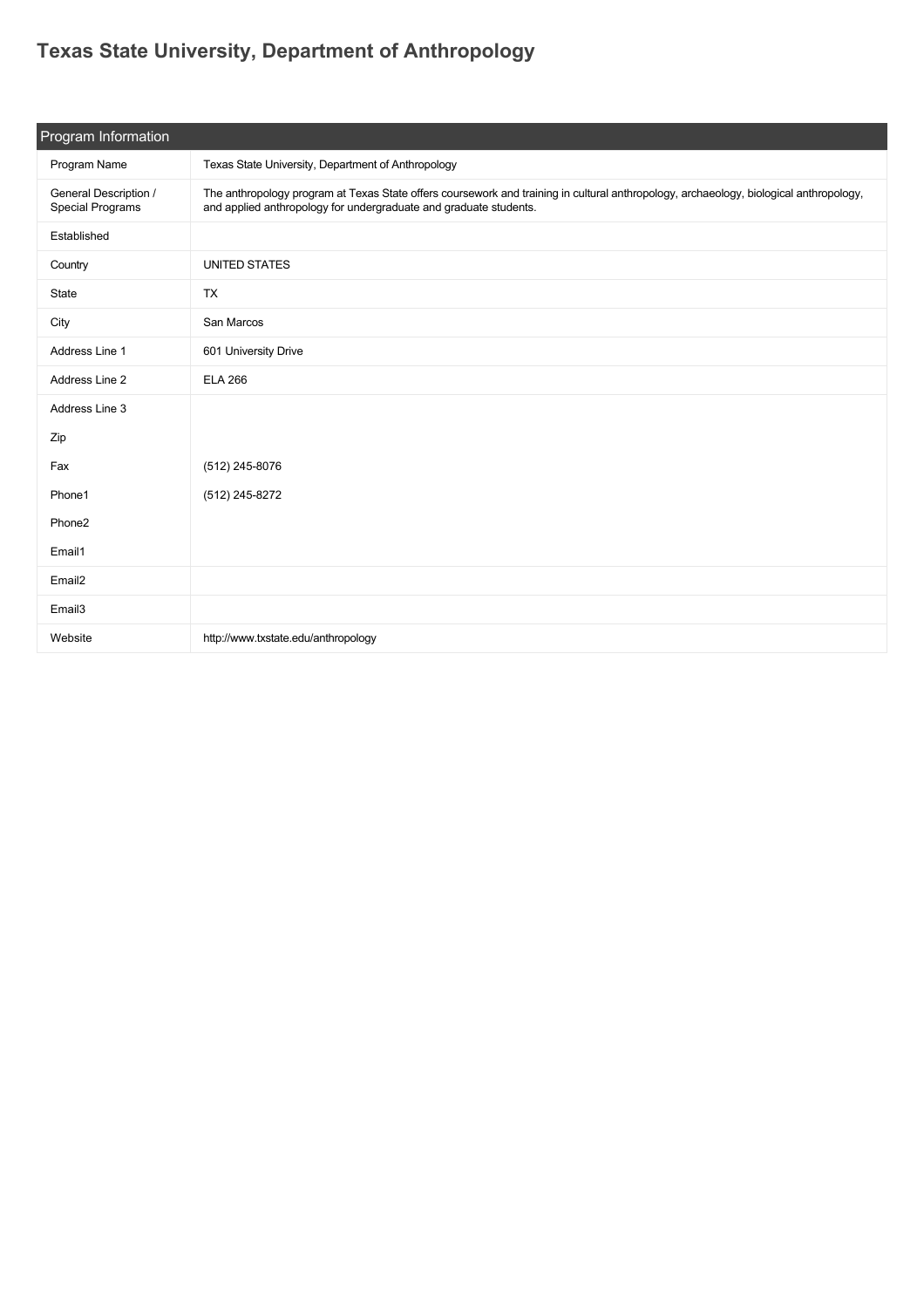| <b>Program Details</b>       |                                                                                                                                                                                                                                                                                                                                                                                          |
|------------------------------|------------------------------------------------------------------------------------------------------------------------------------------------------------------------------------------------------------------------------------------------------------------------------------------------------------------------------------------------------------------------------------------|
| Degrees Offered              | PhD in Applied Anthropology; MA, BA, BS in Anthropology.                                                                                                                                                                                                                                                                                                                                 |
| <b>Tuition Information</b>   | See www.sbs.txstate.edu/billing.html for tuition information.                                                                                                                                                                                                                                                                                                                            |
| Highest Degree Offered       | PhD                                                                                                                                                                                                                                                                                                                                                                                      |
| Certificate Info             |                                                                                                                                                                                                                                                                                                                                                                                          |
| Other Degree Requirements    |                                                                                                                                                                                                                                                                                                                                                                                          |
| AA/ AS Requirements          |                                                                                                                                                                                                                                                                                                                                                                                          |
| <b>BA/BS Field Areas</b>     | • Anthropology<br>• Applied Anthropology<br>• Archaeology<br>• Biological Anthropology<br>• Cultural Anthropology                                                                                                                                                                                                                                                                        |
| <b>BA/ BS Requirements</b>   | The BA or BS in Anthropology is a 120-hour degree, which includes the Texas<br>State University core curriculum, 32 (BA) or 35 hours (BS) of anthropology, and a<br>minor. All majors complete introductory courses in cultural anthropology,<br>biological anthropology and archaeology, a capstone course in anthropological<br>theory, and 18 hours of advanced anthropology courses. |
| <b>MA/MS Field Areas</b>     | • Anthropology<br>• Applied Anthropology<br>• Archaeology<br>• Biological Anthropology<br>• Cultural Anthropology                                                                                                                                                                                                                                                                        |
| <b>Experience Offered</b>    | • Conferences<br>• Fellowships/Grants<br>• Field Work<br>• Internship                                                                                                                                                                                                                                                                                                                    |
| MA/ MS Requirements          | The MA in Anthropology is a 36-hour degree with 30 hours of graduate level<br>coursework (5000-level or higher) and 6 hours of thesis. All students complete<br>core seminars in Cultural Anthropology, Biological Anthropology and<br>Archaeology. Biological Anthropology and Archaeology students also take a<br>course in Anthropological Statistics.                                |
| <b>MA/MS Specializations</b> | Same as PhD specializations.                                                                                                                                                                                                                                                                                                                                                             |
| <b>PhD Field Areas</b>       | • Anthropology<br>• Applied Anthropology<br>• Archaeology<br>• Biological Anthropology<br>• Cultural Anthropology                                                                                                                                                                                                                                                                        |
| <b>Phd Requirements</b>      | The PhD in Applied Anthropology is a 54-hour degree with 36 hours of doctoral<br>level coursework (7000-level) and 18 hours of dissertation. Students take<br>courses in ethics, proposal writing, methods, theory, and statistics. Because this<br>is an interdisciplinary degree, at least 6 hours of coursework are from other<br>disciplines.                                        |
| <b>Research Facilities</b>   | <p>Research facilities include the Cultural Anthropology Laboratory and the<br/>Center for Archaeological Studies (director Dr. Todd M. Ahlman), the Center for<br/>Art and Symbolism in Ancient America (director Dr. F. Kent Reilly), and the<br/>Forensic Anthropology Center at Texas State (director Dr. Daniel Wescott).</p>                                                       |
| <b>Support Opportunities</b> |                                                                                                                                                                                                                                                                                                                                                                                          |
| <b>Library Resources</b>     |                                                                                                                                                                                                                                                                                                                                                                                          |
| Internships Available        |                                                                                                                                                                                                                                                                                                                                                                                          |
| Internship Info              | <p>Undergraduate and graduate majors can earn credit by completing<br/>internships or externships, which provide students with an opportunity to practice<br/>the research skills learned in classes and to experience how applied research is<br/>conducted in non-academic settings, something that cannot be simulated in an<br/>academic environment.</p>                            |
| Internship Required          |                                                                                                                                                                                                                                                                                                                                                                                          |
| Publications                 |                                                                                                                                                                                                                                                                                                                                                                                          |
| Collections                  |                                                                                                                                                                                                                                                                                                                                                                                          |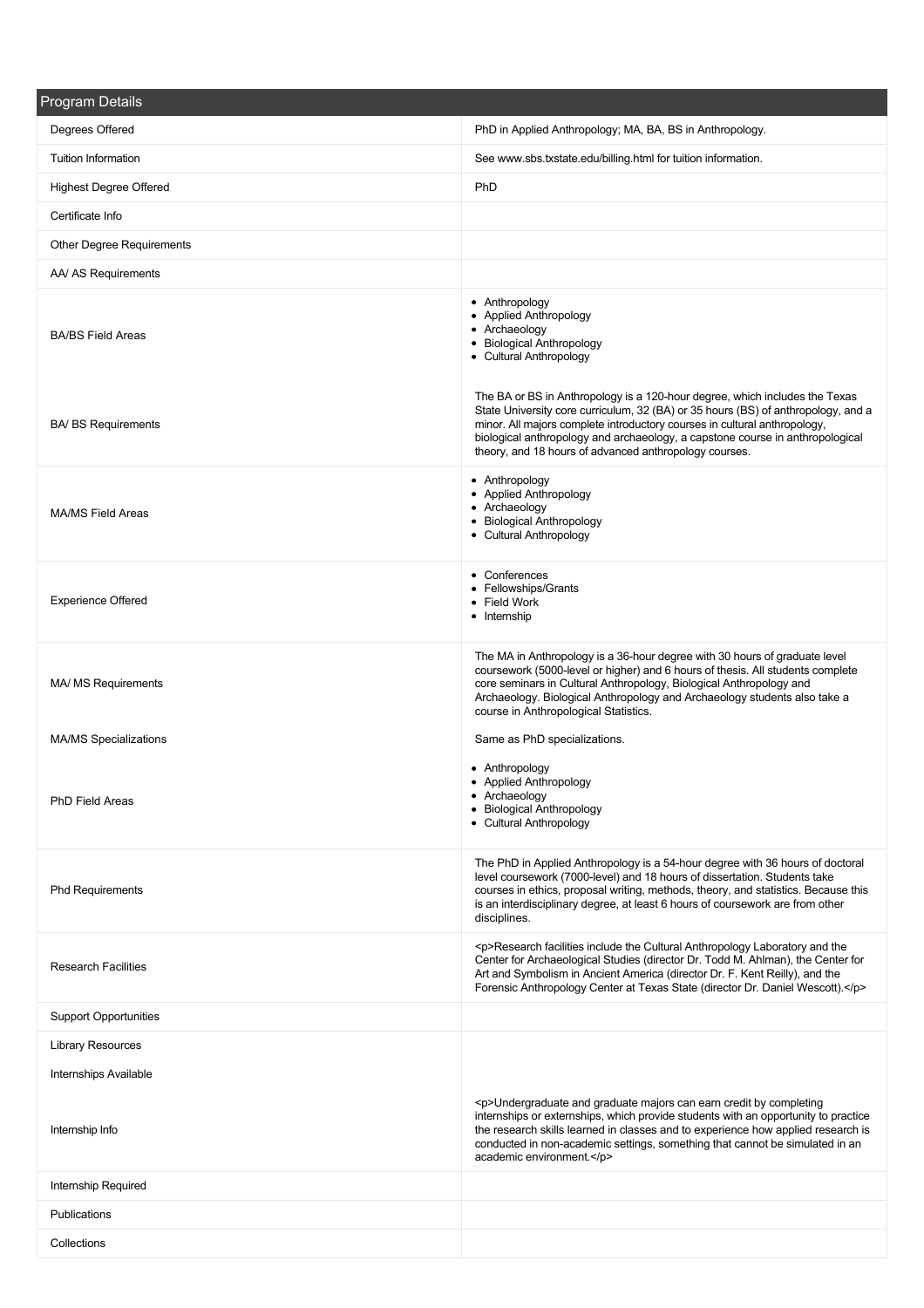|                                                                                                                                                                                                                                                                                                                                                                                                                                                                                                                                                                                                                                                                                         | teaching and research assistantships are also available for graduate students. |
|-----------------------------------------------------------------------------------------------------------------------------------------------------------------------------------------------------------------------------------------------------------------------------------------------------------------------------------------------------------------------------------------------------------------------------------------------------------------------------------------------------------------------------------------------------------------------------------------------------------------------------------------------------------------------------------------|--------------------------------------------------------------------------------|
| Misc Information                                                                                                                                                                                                                                                                                                                                                                                                                                                                                                                                                                                                                                                                        |                                                                                |
| Faculty and students have varied interests in basic and applied research in the<br>U.S., Peru, Belize, West and South Africa, and Madagascar. Specializations<br>include cultural patterns, public health, race, gender, medical anthropology,<br>qualitative methods, sociolinguistics, hunter-gatherers, complex societies,<br><b>Phd Specializations</b><br>iconography, geoarchaeology, paleoenvironments, ceramic and lithic analysis,<br>culture resource management, human biological variation, skeletal biology,<br>bioarchaeology, isotopic studies, geometric morphometrics, paleopathology,<br>forensic anthropology, primate behavioral ecology, and primate conservation. |                                                                                |
| Certs Offered                                                                                                                                                                                                                                                                                                                                                                                                                                                                                                                                                                                                                                                                           |                                                                                |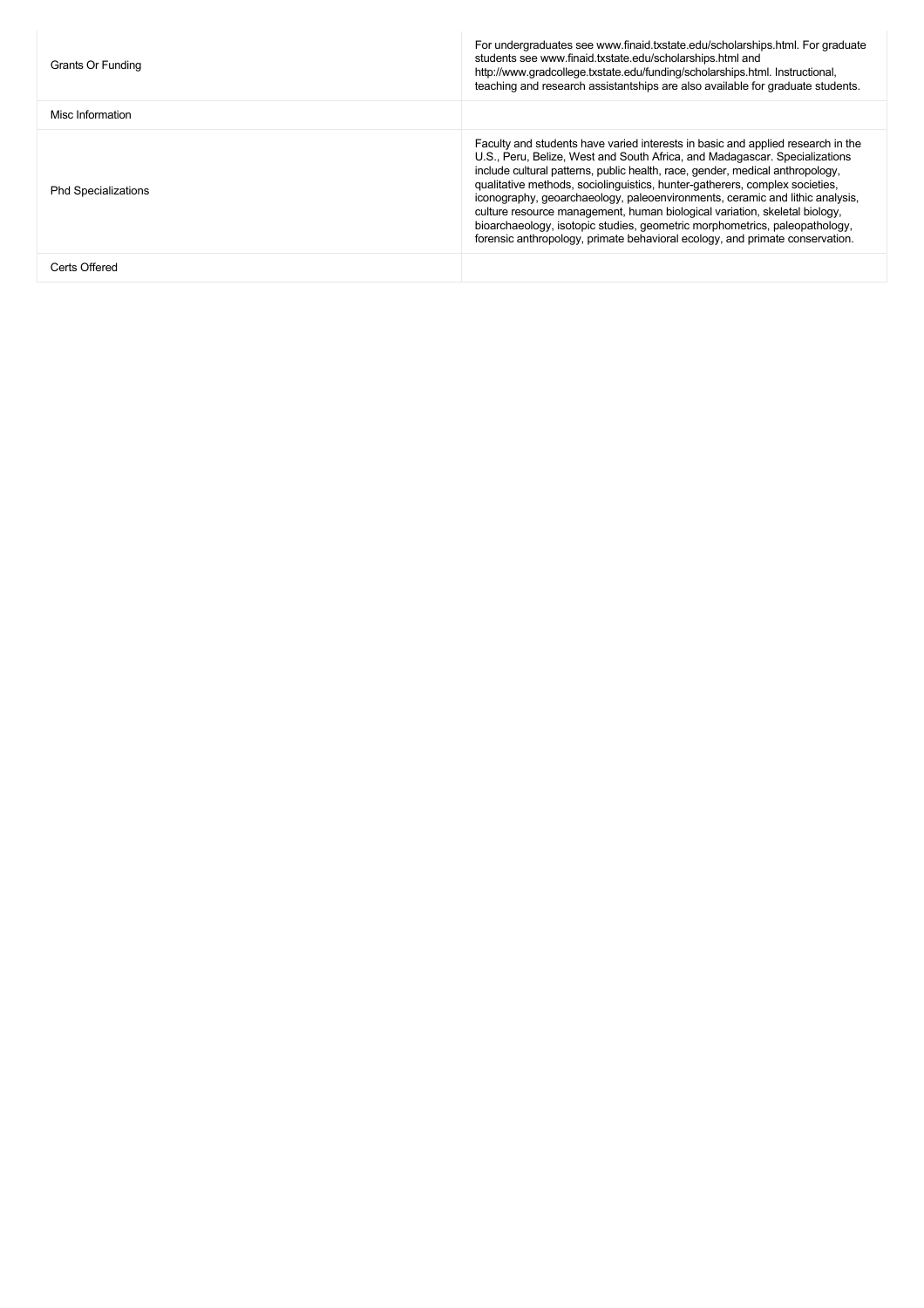| <b>Statistical Information</b> |                                                         |                |  |
|--------------------------------|---------------------------------------------------------|----------------|--|
|                                | Number of Female Undergrad Students                     | 235            |  |
|                                | PHD Degrees Granted To Males                            | 0              |  |
| 2019-20                        | Number of Male Grad Students                            | 13             |  |
|                                | BA/BS DEGREES GRANTED TO FEMALES                        | 52             |  |
|                                | Number of Female Grad Students                          | 43             |  |
|                                | BA/BS Degrees Granted To Males                          | 16             |  |
|                                | Number of Male Undergrad Students                       | 85             |  |
|                                | PHD Degrees Granted To Females                          | 0              |  |
|                                | MA/MS Degrees Granted To Males                          | 3              |  |
|                                | MA/MS Degrees Granted To Females                        | 16             |  |
|                                | Number Of Total Grad Students                           | 56             |  |
|                                | Number Of Total Undergrad Students                      | 320            |  |
|                                | <b>BA/BS Degrees Granted Total</b>                      | 68             |  |
|                                | MA/MS Degrees Granted Total                             | 19             |  |
|                                | PHD Degrees Granted Total                               | 0              |  |
|                                | AA/AS DEGREES GRANTED TO FEMALES                        | 0              |  |
|                                | Percentage OF FULL-TIME GRAD STUDENTS receiving funding | 50             |  |
|                                | Number of Female Undergrad Students                     | 234            |  |
|                                | PHD Degrees Granted To Males                            | 0              |  |
|                                | Number of New Grad Students                             | 20             |  |
|                                | Number of Male Grad Students                            | 12             |  |
| 2018-19                        | BA/BS DEGREES GRANTED TO FEMALES                        | 60             |  |
|                                | Number of Female Grad Students                          | 50             |  |
|                                | BA/BS Degrees Granted To Males                          | 13             |  |
|                                | AA/AS Degrees Granted To Males                          | 0              |  |
|                                | Number of Male Undergrad Students                       | 80             |  |
|                                | PHD Degrees Granted To Females                          | 0              |  |
|                                | MA/MS Degrees Granted To Males                          | $\overline{2}$ |  |
|                                | MA/MS Degrees Granted To Females                        | $12\,$         |  |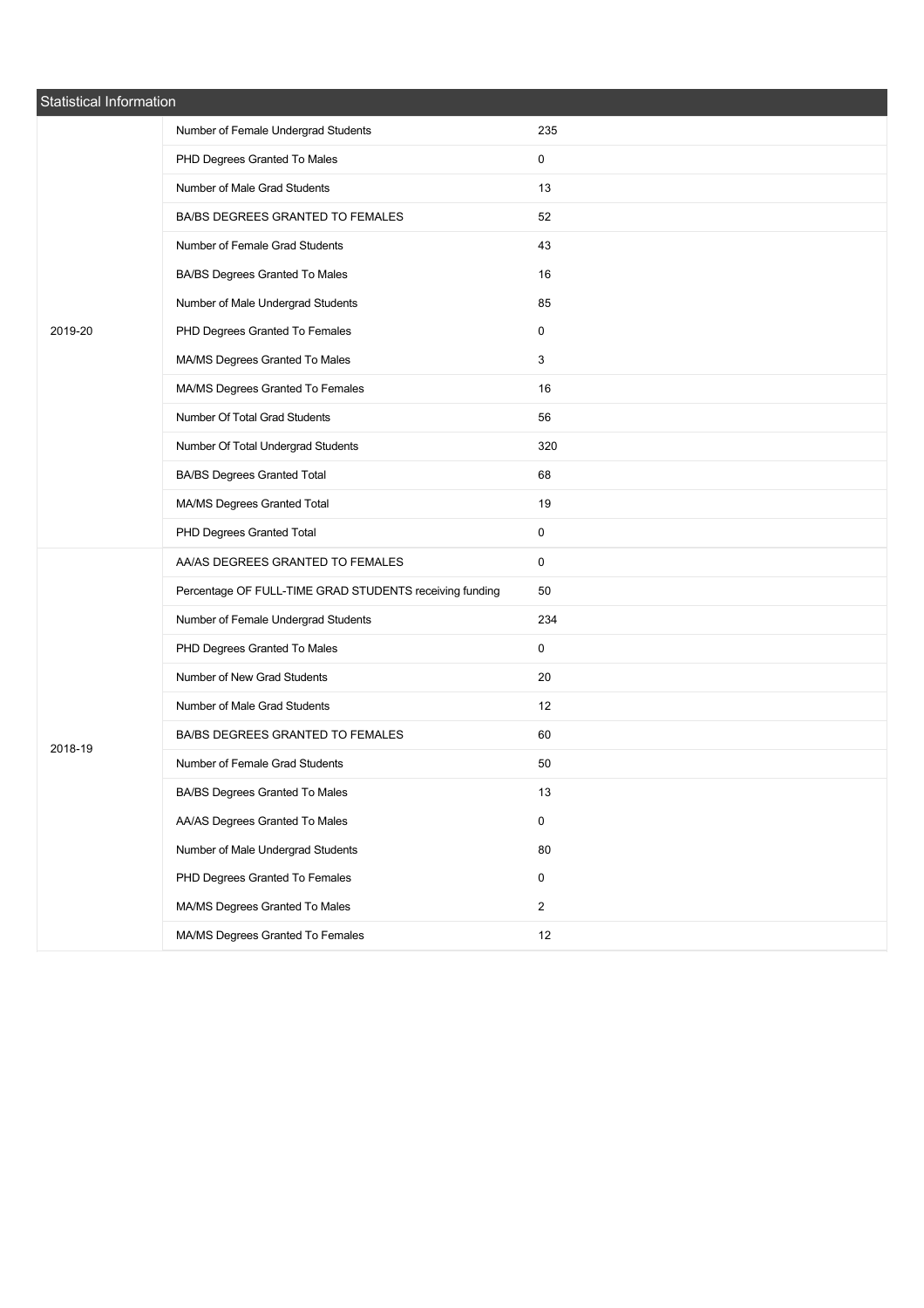|         | AA/AS DEGREES GRANTED TO FEMALES                        | 0              |
|---------|---------------------------------------------------------|----------------|
|         | Percentage OF FULL-TIME GRAD STUDENTS receiving funding | 42             |
|         | Number of Female Undergrad Students                     | 233            |
|         | PHD Degrees Granted To Males                            | 0              |
|         | Number of New Grad Students                             | 20             |
|         | Number of Male Grad Students                            | 9              |
| 2017-18 | BA/BS DEGREES GRANTED TO FEMALES                        | 71             |
|         | Number of Female Grad Students                          | 42             |
|         | BA/BS Degrees Granted To Males                          | 21             |
|         | AA/AS Degrees Granted To Males                          | 0              |
|         | Number of Male Undergrad Students                       | 83             |
|         | PHD Degrees Granted To Females                          | $\mathbf 0$    |
|         | MA/MS Degrees Granted To Males                          | 3              |
|         | MA/MS Degrees Granted To Females                        | 10             |
|         | AA/AS DEGREES GRANTED TO FEMALES                        | 0              |
|         | Percentage OF FULL-TIME GRAD STUDENTS receiving funding | 50             |
|         | Number of Female Undergrad Students                     | 254            |
|         | PHD Degrees Granted To Males                            | 0              |
|         | Number of New Grad Students                             | 17             |
|         | Number of Male Grad Students                            | 13             |
|         | BA/BS DEGREES GRANTED TO FEMALES                        | 58             |
| 2015-16 | Number of Female Grad Students                          | 39             |
|         | BA/BS Degrees Granted To Males                          | 26             |
|         | AA/AS Degrees Granted To Males                          | 0              |
|         | Number of Male Undergrad Students                       | 87             |
|         | PHD Degrees Granted To Females                          | 0              |
|         | MA/MS Degrees Granted To Males                          | 6              |
|         | MA/MS Degrees Granted To Females                        | 9              |
|         | AA/AS DEGREES GRANTED TO FEMALES                        | 0              |
|         | Percentage OF FULL-TIME GRAD STUDENTS receiving funding | 36             |
|         | Number of Female Undergrad Students                     | 264            |
|         | PHD Degrees Granted To Males                            | 0              |
|         | Number of New Grad Students                             | 23             |
|         | Number of Male Grad Students                            | 23             |
| 2013-14 | BA/BS DEGREES GRANTED TO FEMALES                        | 29             |
|         | Number of Female Grad Students                          | 33             |
|         | BA/BS Degrees Granted To Males                          | 41             |
|         | AA/AS Degrees Granted To Males                          | 0              |
|         | Number of Male Undergrad Students                       | 115            |
|         | PHD Degrees Granted To Females                          | 0              |
|         | MA/MS Degrees Granted To Males                          | 8              |
|         | MA/MS Degrees Granted To Females                        | $\overline{7}$ |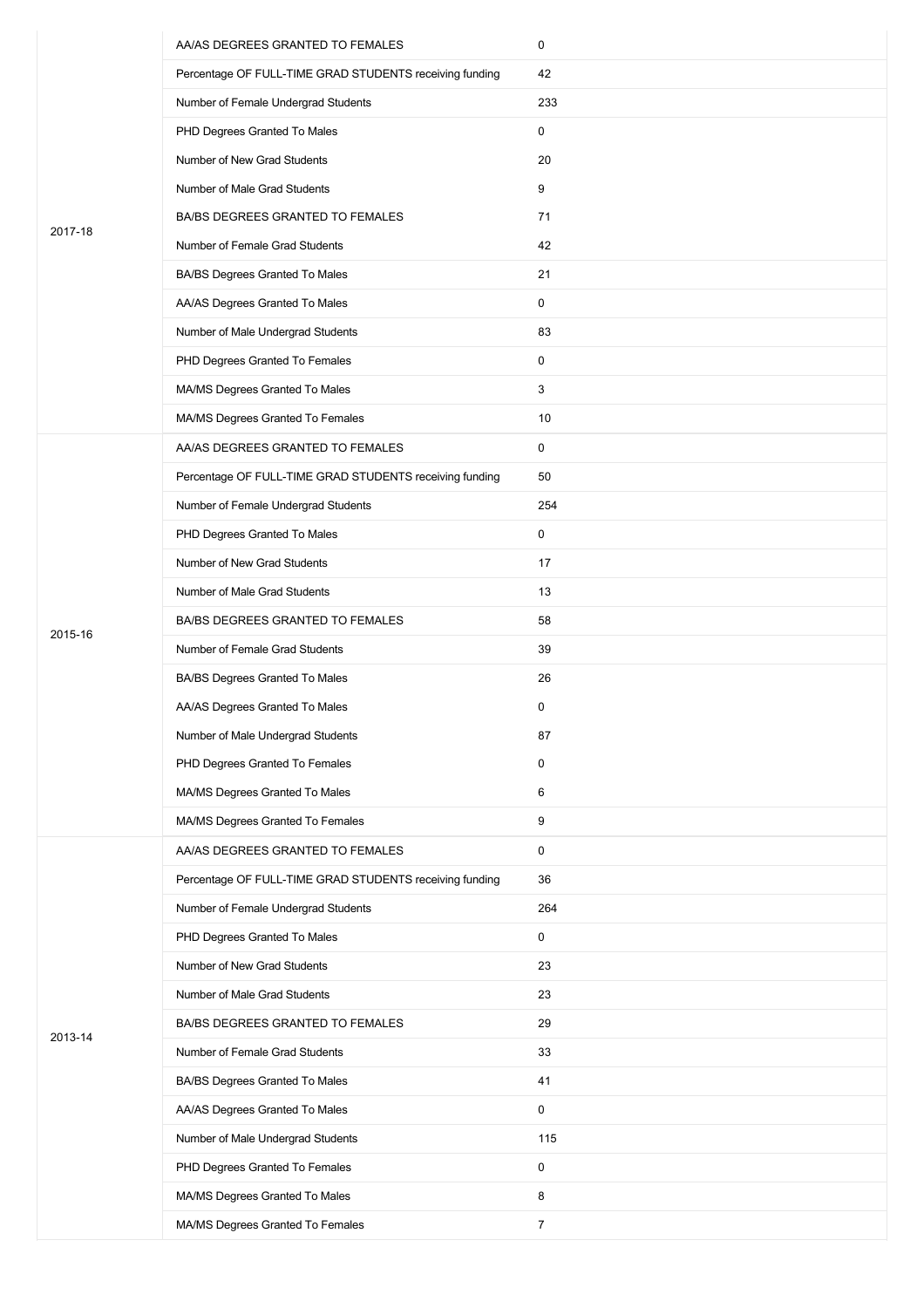|         | AA/AS DEGREES GRANTED TO FEMALES                        | 0           |
|---------|---------------------------------------------------------|-------------|
|         | Percentage OF FULL-TIME GRAD STUDENTS receiving funding | 42          |
|         | Number of Female Undergrad Students                     | 251         |
|         | PHD Degrees Granted To Males                            | $\mathbf 0$ |
|         | Number of New Grad Students                             | 24          |
| 2011-12 | Number of Male Grad Students                            | 15          |
|         | BA/BS DEGREES GRANTED TO FEMALES                        | 42          |
|         | Number of Female Grad Students                          | 32          |
|         | BA/BS Degrees Granted To Males                          | 30          |
|         | AA/AS Degrees Granted To Males                          | $\mathbf 0$ |
|         | Number of Male Undergrad Students                       | 106         |
|         | PHD Degrees Granted To Females                          | 0           |
|         | MA/MS Degrees Granted To Males                          | 5           |
|         | MA/MS Degrees Granted To Females                        | 9           |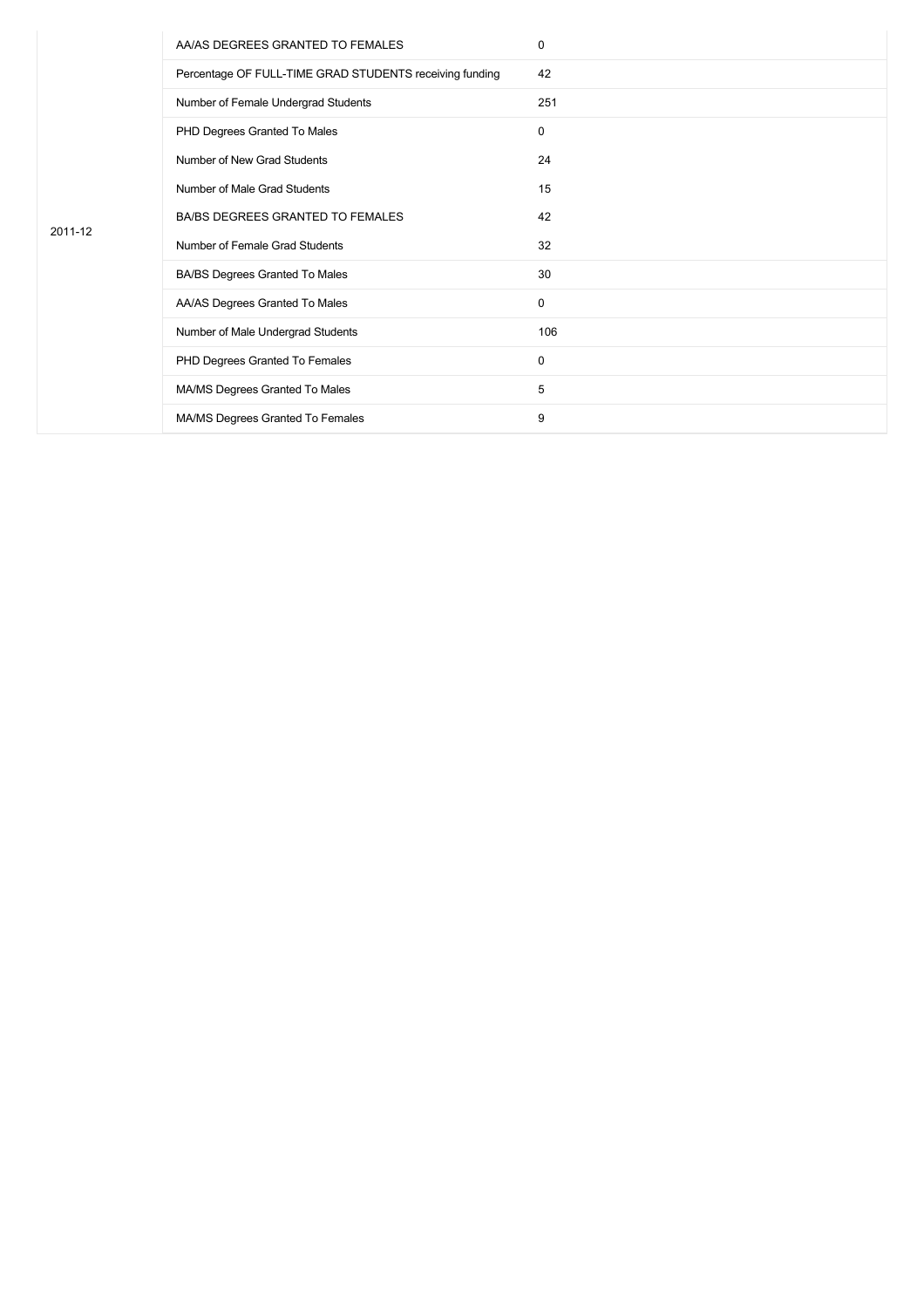| Program Contacts        |       |                     |                                                                                                                                                                                                        |                                               |                                                             |
|-------------------------|-------|---------------------|--------------------------------------------------------------------------------------------------------------------------------------------------------------------------------------------------------|-----------------------------------------------|-------------------------------------------------------------|
| Name                    | Phone | Email               | <b>Interest/Specialty Areas</b>                                                                                                                                                                        | Geographic Area(s) of Expertise               | Geographic<br>Areas of<br><b>Expertise</b><br>International |
| Nicholas<br>Herrmann    |       | nph16@txstate.edu   | Skeletal biology, bioarchaeology, North<br>America archaeology, forensic<br>anthropology                                                                                                               |                                               |                                                             |
| F Reilly                |       | fr04@txstate.edu    |                                                                                                                                                                                                        |                                               | Western<br>Hemisphere                                       |
| Treena<br>Herington     |       | th36@txstate.edu    |                                                                                                                                                                                                        |                                               |                                                             |
| Elizabeth<br>Erhart     |       | ee10@txstate.edu    | Primate behavioral ecology and<br>conservation                                                                                                                                                         | Madagascar                                    | Madagascar, Sub-<br>Saharan Africa                          |
| Christina<br>Conlee     |       | cc65@txstate.edu    | Archaeology, complex societies, ceramic<br>analysis, inequality                                                                                                                                        | Peru, North America                           | Peru, Western<br>Hemisphere                                 |
| Emily<br><b>Brunson</b> |       | eb32@txstate.edu    | Medical anthropology, childhood<br>vaccination                                                                                                                                                         | U.S.                                          | Western<br>Hemisphere                                       |
| James Kilby             |       | jdk95@txstate.edu   | Paleoindians, hunter-gatherers,<br>geoarchaeology, lithic technological<br>organization, paleoenvironments,<br>landscape archaeology, behavioral<br>ecology, applied archaeology                       | south-central North America                   | Western<br>Hemisphere                                       |
| R Hadder                |       | nh16@txstate.edu    | Critical theory, verbal art, ethnographic<br>writing, anthropology of experience,<br>disability                                                                                                        | U.S.                                          | Western<br>Hemisphere                                       |
| R McGee                 |       | rm08@txstate.edu    | Social theory, anthropology of religion,<br>Lacandon Maya                                                                                                                                              | Mexico                                        | Mexico, Western<br>Hemisphere                               |
| Ana Juarez              |       | aj07@txstate.edu    | Gender studies, sexuality, ethnicity,<br>tourism and globalization                                                                                                                                     | U.S., Mexico                                  | Mexico, Western<br>Hemisphere                               |
| Ashley<br>McKeown       |       |                     | Historic and prehistoric bioarchaeology,<br>forensic anthropology                                                                                                                                      | North America, Caribbean, Belize              | Belize, Western<br>Hemisphere                               |
| Augustine<br>Agwuele    |       | aa21@txstate.edu    | Phonetics, sociolinguistics                                                                                                                                                                            | West Africa, U.S.                             | Sub-Saharan<br>Africa                                       |
| C Bousman               |       | cb26@txstate.edu    | Stone age archaeology, Texas prehistory,<br>paleoenvironments, geoarchaeology,<br>applied archaeology                                                                                                  | South Africa, Texas                           | Sub-Saharan<br>Africa                                       |
| Daniel<br>Wescott       |       | dw53@txstate.edu    | Forensic anthropology, skeletal biology,<br>functional anatomy, bioarchaeology,<br>variation and adaptation, growth and<br>development                                                                 | U.S.                                          | Western<br>Hemisphere                                       |
| Deborah<br>Cunningham   |       | dlc165@txstate.edu  | Paleoanthropology, science education                                                                                                                                                                   | East and South Africa                         | Sub-Saharan<br>Africa                                       |
| James<br>Garber         |       | jg07@txstate.edu    | Archaeology, complex society, ritual and<br>religion                                                                                                                                                   | Belize                                        | Belize, Western<br>Hemisphere                               |
| Jill Pruetz             |       | jdp33@txstate.edu   | Primate behavioral ecology and<br>conservation                                                                                                                                                         | East Africa, West Africa, Costa Rica,<br>Peru | Costa<br>Rica, Peru, Sub-<br>Saharan Africa                 |
| M Spradley              |       | ms78@txstate.edu    | Human variation, forensic anthropology,<br>identification methods of border crossing<br>fatalities, secular change, quantitative<br>methods                                                            | U.S., Mexico                                  | Mexico, Western<br>Hemisphere                               |
| Michelle<br>Hamilton    |       | mh69@txstate.edu    | Forensic anthropology, bioarchaeology,<br>paleopathology                                                                                                                                               | U.S.                                          | Western<br>Hemisphere                                       |
| Nicole Taylor           |       | nt19999@txstate.edu | Language, gender, culture and identity,<br>discourse analysis and sociolinguistics,<br>teasing and gossip practices, childhood<br>obesity and body image, ethnographic<br>and applied research methods | U.S.                                          | Western<br>Hemisphere                                       |
| Richard<br>Warms        |       | rw04@txstate.edu    | Economic anthropology, colonialism,<br>social theory, history of anthropology                                                                                                                          | U.S., West Africa                             | Sub-Saharan<br>Africa                                       |